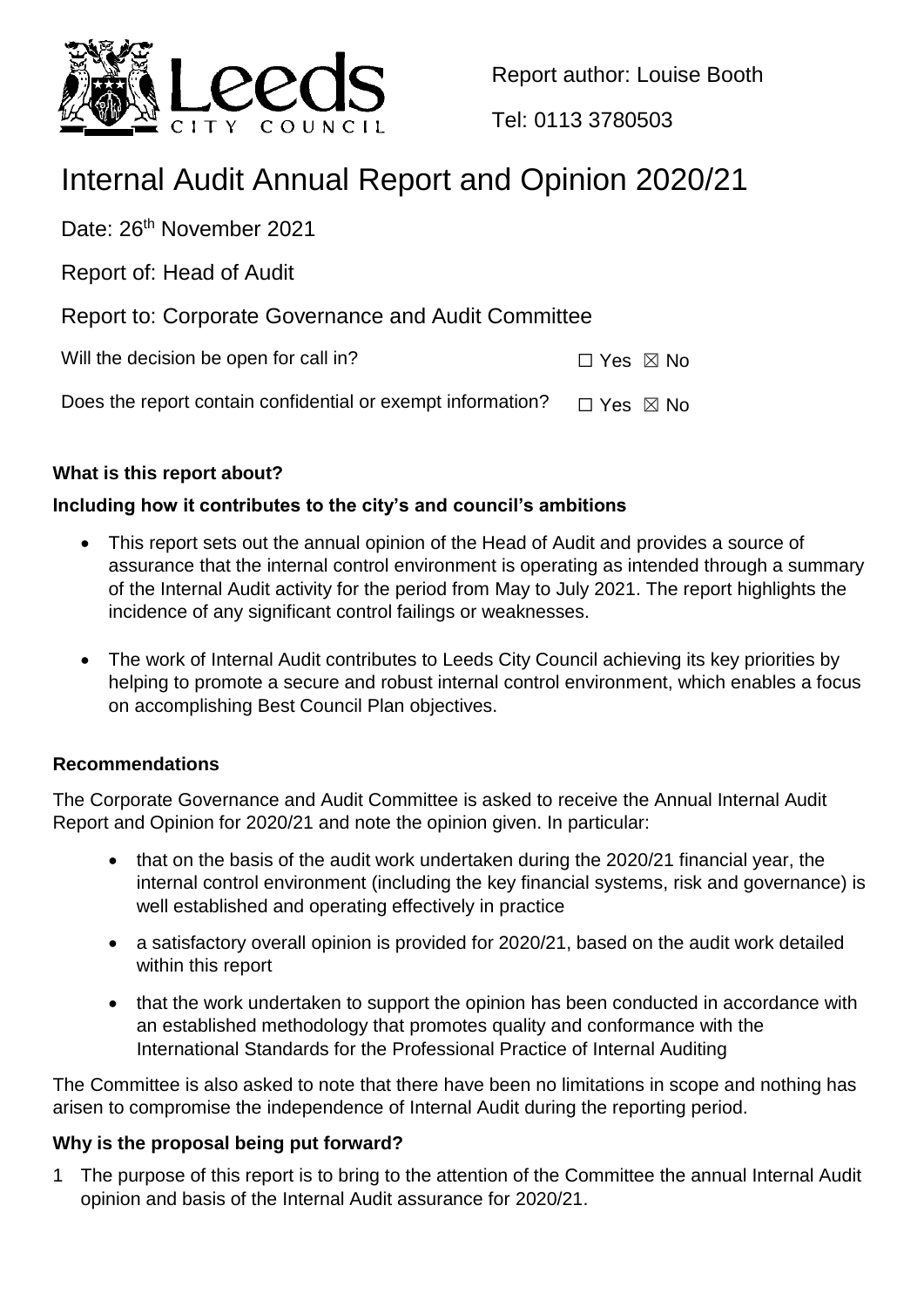- 2 The Corporate Governance and Audit Committee has responsibility for reviewing the adequacy of the council's corporate governance arrangements (including matters such as internal control and risk management) and to consider the Annual Internal Audit Report.
- 3 The Public Sector Internal Audit Standards (PSIAS) require the Head of Audit to deliver an annual internal audit opinion and report that can be used by the council to inform its governance statement.
- 4 This report considers the opinion provided by the Head of Internal Audit based on the work undertaken and completed relating to 2020/21 regarding the adequacy and effectiveness of the Authority's framework of governance, risk management and control. The work undertaken to support this opinion has been conducted in accordance with an established methodology that promotes quality and conformance with the International Standards for the Professional Practice of Internal Auditing.

## **What impact will this proposal have?**

| <b>Wards affected:</b>            |     |                |
|-----------------------------------|-----|----------------|
| Have ward members been consulted? | Yes | $\boxtimes$ No |

- 5 The work of Internal Audit contributes towards Leeds City Council achieving its key priorities by helping to promote a secure and robust internal control environment, which enables a focus on accomplishing the Best Council Plan objectives.
- 6 The annual Internal Audit opinion is used by the council to inform its governance statement.

## **What consultation and engagement has taken place?**

7 The Internal Audit Plan is developed annually in consultation with Members and senior management across the authority. Consultation around key risks and priorities continues throughout the year, and continual engagement with directorates is driven through the ongoing completion of audit assignments and the agreement of the associated recommendations. Management are routinely engaged in providing feedback on the performance of Internal Audit, and this has been reflected in the annual report accordingly.

#### **What are the resource implications?**

- 8 The work of Internal Audit evaluates the effective use of resources and provides assurance on the corresponding financial governance, risk management and internal control arrangements.
- 9 The Internal Audit Annual Report and Opinion provides the Committee with assurances around the effective use of Internal Audit resources through information pertaining to the delivery and completion of the annual plan.

#### **What are the legal implications?**

10 The Chief Officer (Financial Services), as the council's Section 151 Officer, is responsible under the Local Government Act 1972, for ensuring that there are arrangements in place for the proper administration of the authority's financial affairs. The work of Internal Audit is an important source of information for the Chief Officer (Financial Services) in exercising her responsibility for financial administration.